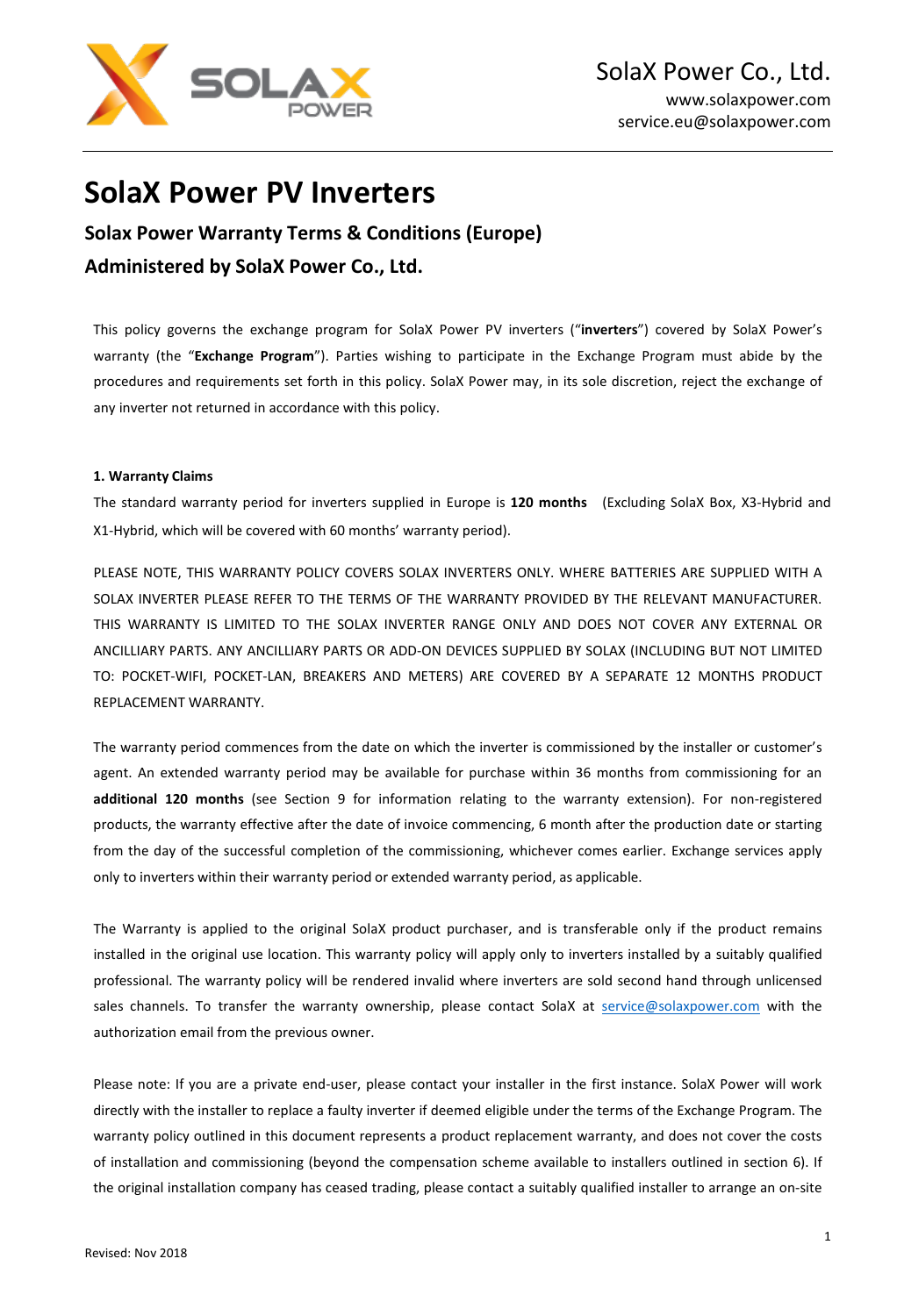

inspection.

## **2. Limited Liability**

Subject to the conditions set out below SolaX Power warrants that the goods will correspond substantially with their specification at the time of delivery and will be free from material defects.

2.1 In the event of damages related to the causes listed below, no warranty claims will be acknowledged or accepted. Claims that relate to defects that are caused by the following factors are not covered by SolaX Power's warranty obligations:

a. Force majeure (storm damage, lightning strike, overvoltage, fire, thunderstorm, flooding etc.)

b. Improper or noncompliant use.

c. Improper installation, commissioning, start up or operation (contrary to the guidance detailed in the installation manual supplied with each product).

d. Inadequate ventilation and circulation resulting in minimized cooling and natural air flow

- e. Installation in a corrosive environment
- f. Damage during transportation
- g. Unauthorized repair attempts

h. Failure to adequately maintain the equipment. An on-site inspection by a suitably qualified technician is required following sixty months of continuous use. Warranty claims made beyond 60 months from the date of commissioning may be declined if it cannot be demonstrated that the equipment has been maintained adequately.

i. Failure to register the warranty as required under this policy (outlined in section 10). Warranties must be registered no more than six weeks from the date of commissioning. Any attempt to register the warranty beyond the six-week registration period (without written consent from SolaX Power) will invalidate any warranty claims. SolaX Power may request to see documented evidence where they suspect that a warranty was registered more than six weeks following the commissioning date.

j. In the event that the inverter display (a standard feature on certain SolaX products) ceases to function, but where the inverter is otherwise operating normally, SolaX may not issue a replacement product where the display/programming features available on the display can be viewed/set on external devices using software supplied by SolaX Power.

k.Unauthorized removal and reinstallation.

This warranty does not extend to parts materials or equipment not manufactured by SolaX Power in respect of which the customer shall only be entitled to the benefit of any such warranty or guarantee as is given by the manufacturer to SolaX Power.

This Warranty does not cover cosmetic or superficial defects, dents, marks or scratches, which do not influence the proper functioning of the product.

Claims by buyer that go beyond the warranty terms set out herein, are not covered by the Warranty, insofar as SolaX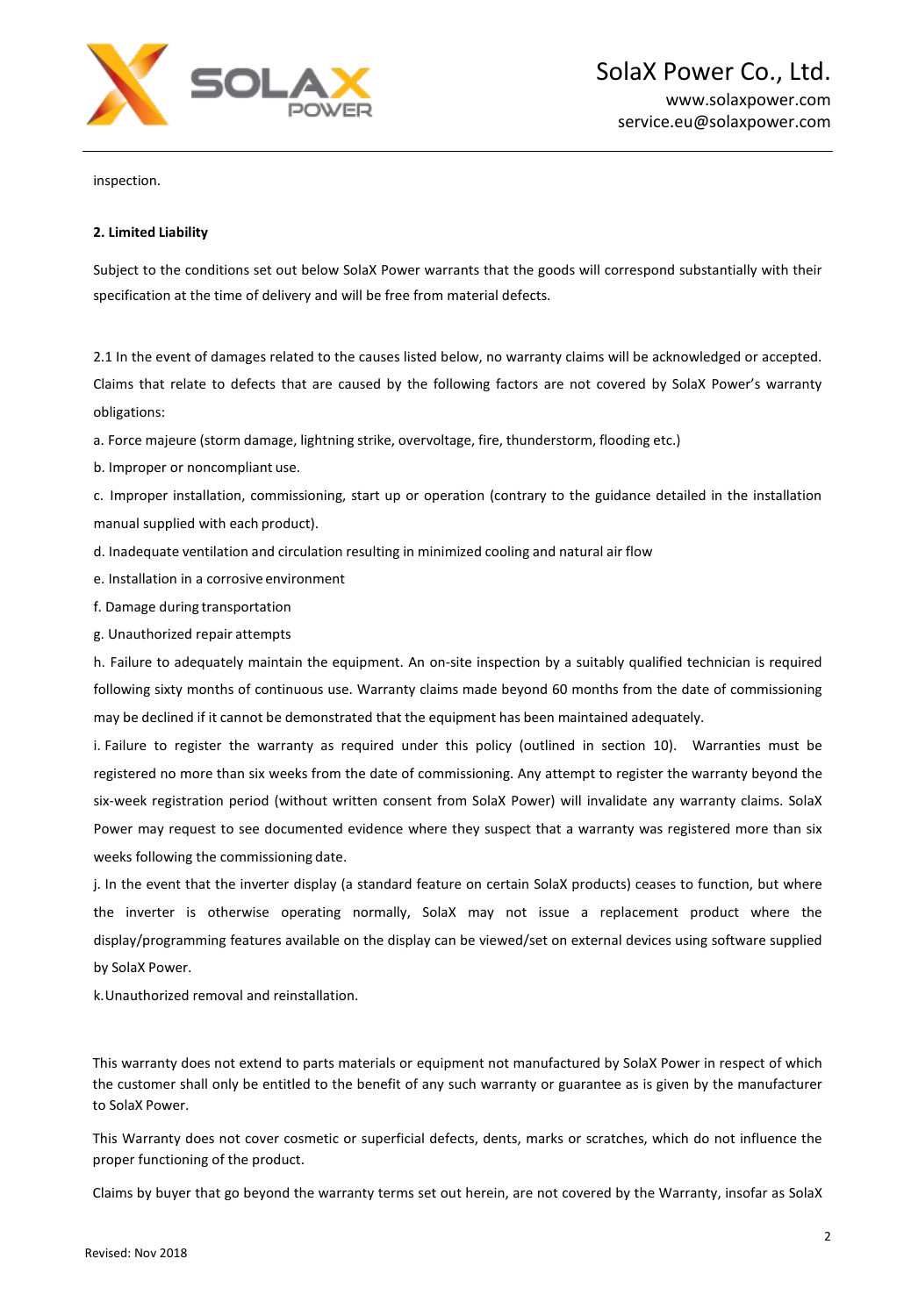

is not subject to statutory liability. In such cases, please contact the company that sold the product. Eventually claims in accordance with the law on product liability remain unaffected.

SolaX Power shall be under no liability under this warranty (or any other warranty condition or guarantee) if the total price for the goods has not been paid by the due date forpayment.

If the entire device is replaced under Warranty, the remainder of the Warranty period will be transferred to the replacement product. If the product components are replacedor repaired under this Warranty, the components used will be covered by the same remainder of the Warranty period as the repaired product.

### **3. Product Repairing On-Site**

If SolaX decides to repair the defective device on site (repair by SolaX or the technical engineer that authorized by SolaX), then SolaX will bear the costs for materials and labor to repair the product as well as the costs for removal and replacement of the part or replacement device. No other costs – including, but not limited to, transportation, inspissations, customs duties, costs to safely access devices installed on slanted rooftops, or lift equipment, travel or accommodation costs, the costs of the customer's own employees, or the costs of third-parties that have not been authorized by SolaX.

#### **4. Exchange Service**

Any inverter qualifying for exchange within the warranty period will be replaced with a new or refurbished inverter, subject to the terms and conditions detailed within this document being adhered to. The following items must be made available to SolaX Power for an exchange to be effected under this policy:

Inverter data including:

- 1. Product model
- 2. Product serial number
- 3. Failure code
- 4. Failure comment

Documentation including:

- 1. Copy of original purchase invoice.
- 2. Valid warranty certificate
- 3. Detailed information about the entire systems (e.g. systemschematic)
- 4. Documentation of previous claims/exchanges (ifapplicable)

**SolaX Power reserves the right to refuse exchange requests where adequate information is not provided.** To request the replacement of an inverter, you must contact the SolaX Power EU Service Department. E-mail: [service.eu@solaxpower.com](mailto:service.eu@solaxpower.com)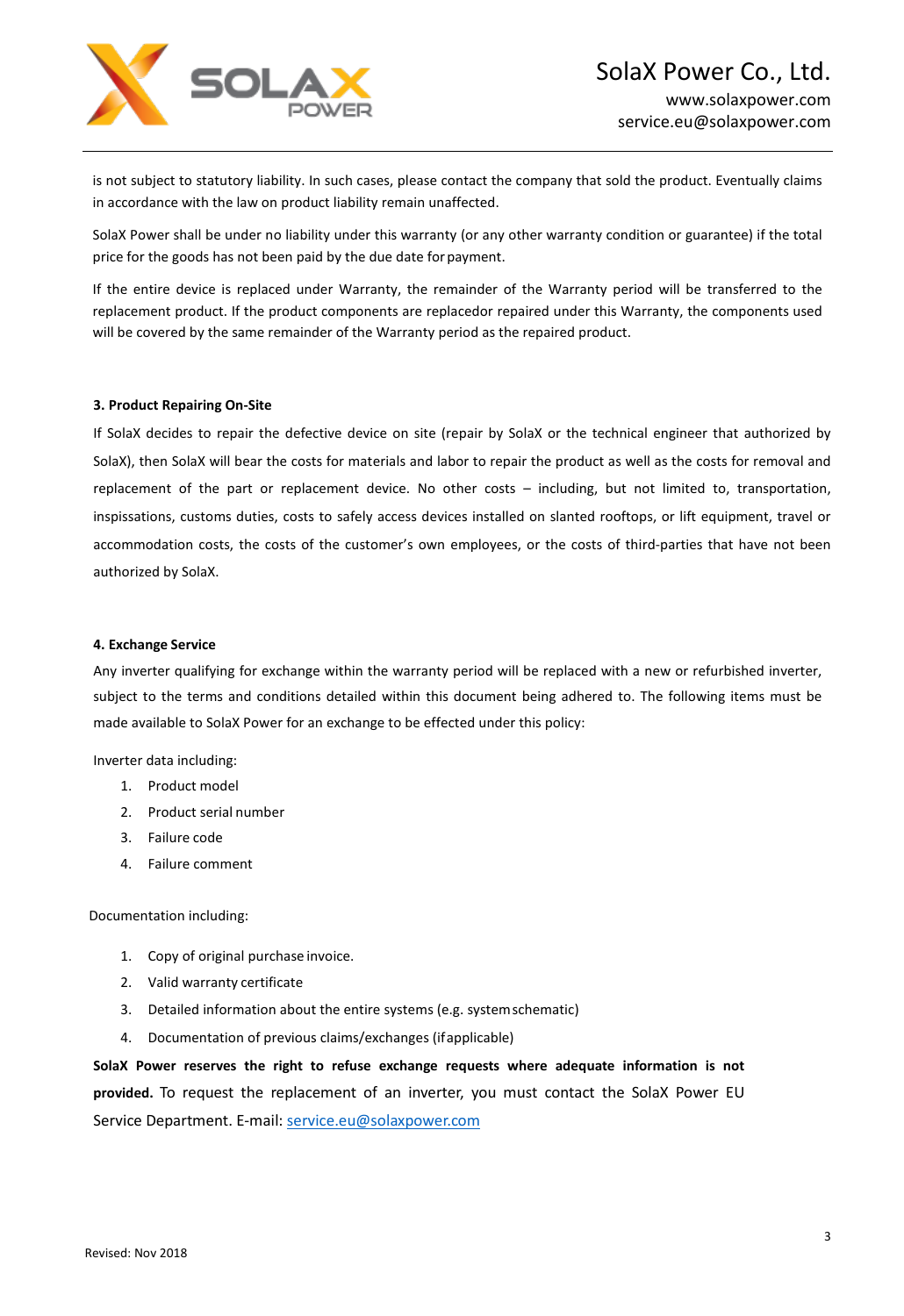

## **5. SolaX Power Responsibility**

Upon receipt of the required information listed in Section 3, and after attempts to correct the problem with the customer's assistance, SolaX Power will assign a unique case number to the customer. This number shall be used in reference for all communications regarding the exchange. SolaX Power will dispatch a replacement inverter within 3 working days to the specified customer or installer location. Following the receipt of the replacement inverter, the customer must return the allegedly faulty Inverter in the same packaging material as the replacement inverter. SolaX Power will supply all labels, documentation and freight details for the return of the allegedly faulty inverter. All allegedly faulty inverters must be returned within 10 (ten) working days of the receipt of the replacement inverter. A qualified installer must be available for the inverter exchange and re-commissioning. The replacement inverter will be covered by the original warranty terms of the faulty inverter for the remaining warranty period of the original (faulty) inverter.

#### **6. Installer Responsibility**

In the event of an equipment failure or fault, it is the responsibility of the installer to work directly with the SolaX Power Service Center in order to limit the return of non-faulty equipment. The SolaX Power Service Center will work with the installer to rectify the fault or fault message through telephone support or with direct PC links. Note: To qualify for further compensation and a replacement unit, the installer must first contact the SolaX Power Service Center and fulfill the installer's responsibilities under Section 3 of this document.

During inspection by SolaX Power, if the allegedly faulty inverter is found by SolaX Power to be ineligible for exchange under this policy, the installer must provide proof of a valid warranty for the inverter, a correctly issued, and a valid case number for the inverter (as provided by the SolaX Power Service Center). The installer must ensure the return of the suspect equipment prior to reimbursement from SolaX Power. In all instances, the installer must send these items to:

SolaX Power Co., Ltd. Room 506, Block A (West), Zhejiang University Science and Technology Park, No. 525, Xixi Rd, Hangzhou, Zhejiang, China, 310007.

#### **7. Inspection Charge for Inverters Not FoundDefective**

If an allegedly faulty Inverter is returned to SolaX Power pursuant to this Policy, and is found by SolaX Power to be free of defects that would qualify it for replacement under this policy, or due to limited liability as stated in clause 2, SolaX Power reserve the right to apply a flat-rate inspection charge for each Inverter of USD 100.00, plus shipping and packaging costs.

#### **8. Inverter Replacement Procedure**

SolaX Power must be provided with the relevant documentation as shown in Section 3. This procedure must be followed for a warranty claim to be applicable under this Exchange Program.

a) The installer must contact the SolaX Power Service Centre and supply the required information as shown in